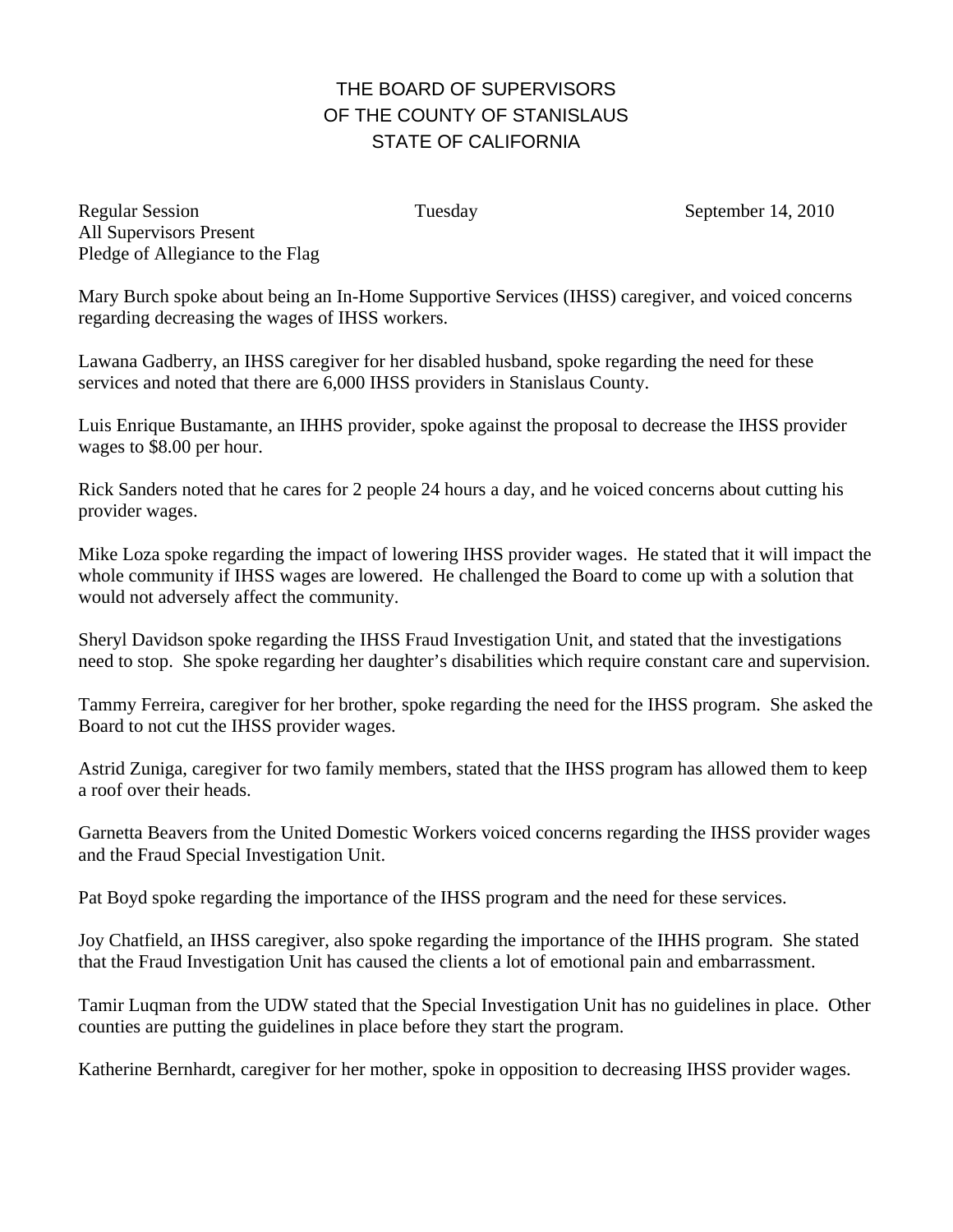Robbin C. Banks stated that her daughter's IHSS workers are her daughter's lifeline. They have provided life skills training and medication instruction and supervision. She stated that what the IHSS workers do is priceless, and that they should get an increase, not a wage cut.

Robert Stanford, spoke about the difficulty of caring for disabled persons and the level of stress it can cause. He voiced concerns about the oversight of the Fraud Investigation Unit and noted that he thinks provider wages should be higher.

April Premo spoke regarding disability rights in Stanislaus County, and noted that she sits on a panel for DRAIL.

Emerson Drake stated that he has some concerns with the way the IHSS fraud investigations are being conducted. He asked who the Special Investigation Unit reports to, and asked the Board to take another look at the fraud investigation program.

The CEO noted that In-Home Supportive Services is a critical program in our County. He stated that Stanislaus County is not an affluent county and has among the highest poverty, unemployment, and home foreclosures in the State. Stanislaus County also has the 3<sup>rd</sup> lowest property tax share in the State and its welfare rolls are well over 30%. He reported that the labor negotiations between the County and the IHSS providers are ongoing, and are not included in today's Final Budget item. He noted that the County has suffered \$41 million in revenue reduction in the last 2 years.

O'Brien/Chiesa unan. Adopted the consent calendar

**\*A1** Approved the minutes of 08/31/2010 **\*A2a** Appointed Johnathon Parker to the Keyes Community Services District Board of Directors 2010-553 **\*A2b** Appointed Joseph Coelho to the Commission on Aging 2010-554 **\*A3a** Accepted the resignation of Mickey Peabody from the Nuisance Abatement Hearing Board 2010-555 **\*A3b** Accepted the resignation of David Fransen from the Stanislaus County Parks and Recreation Commission 2010-556 **\*A4** Adopted an Amendment to the Conflict of Interest Code for the Salida Fire Protection District 2010-557 **\*A5** Proclaimed the week of 9/19/2010 – 9/25/2010 as Fall Prevention Awareness Week – Aging & Veterans 2010-558 **\*B1** Accepted the Auditor-Controller's Report on Stanislaus County's Revolving Funds as of 06/30/2010 – Auditor-Controller 2010-559 **\*B2** Adopted the County's Final Capital Improvement Plan (CIP) for FY 2010-2011 now that the Stanislaus County Planning Commission has found it in conformance with the County's General Plan; and, authorized staff to produce the Final Capital Improvement Plan (CIP) for FY 2010-2011 for distribution with the FY 2010-2011 Final County Budget Addendum – CEO 2010-560 **\*B3** Approved the list of independent and various contractor agreements for FY 2010-2011; authorized the HSA Managing Director, or her Designee, to sign the agreements; and, authorized the HSA Managing Director, or her Designee or successor, to negotiate and sign individual amendments to the agreements, not to exceed \$75,000 – HAS 2010-561 **\*B4** Accepted the fifth update on the status of the Immediate Action Plan to secure the Men's Honor Farm in accordance with Public Contract Code §22050 for the abatement, demolition and clean-up of the destroyed barracks – CEO 2010-562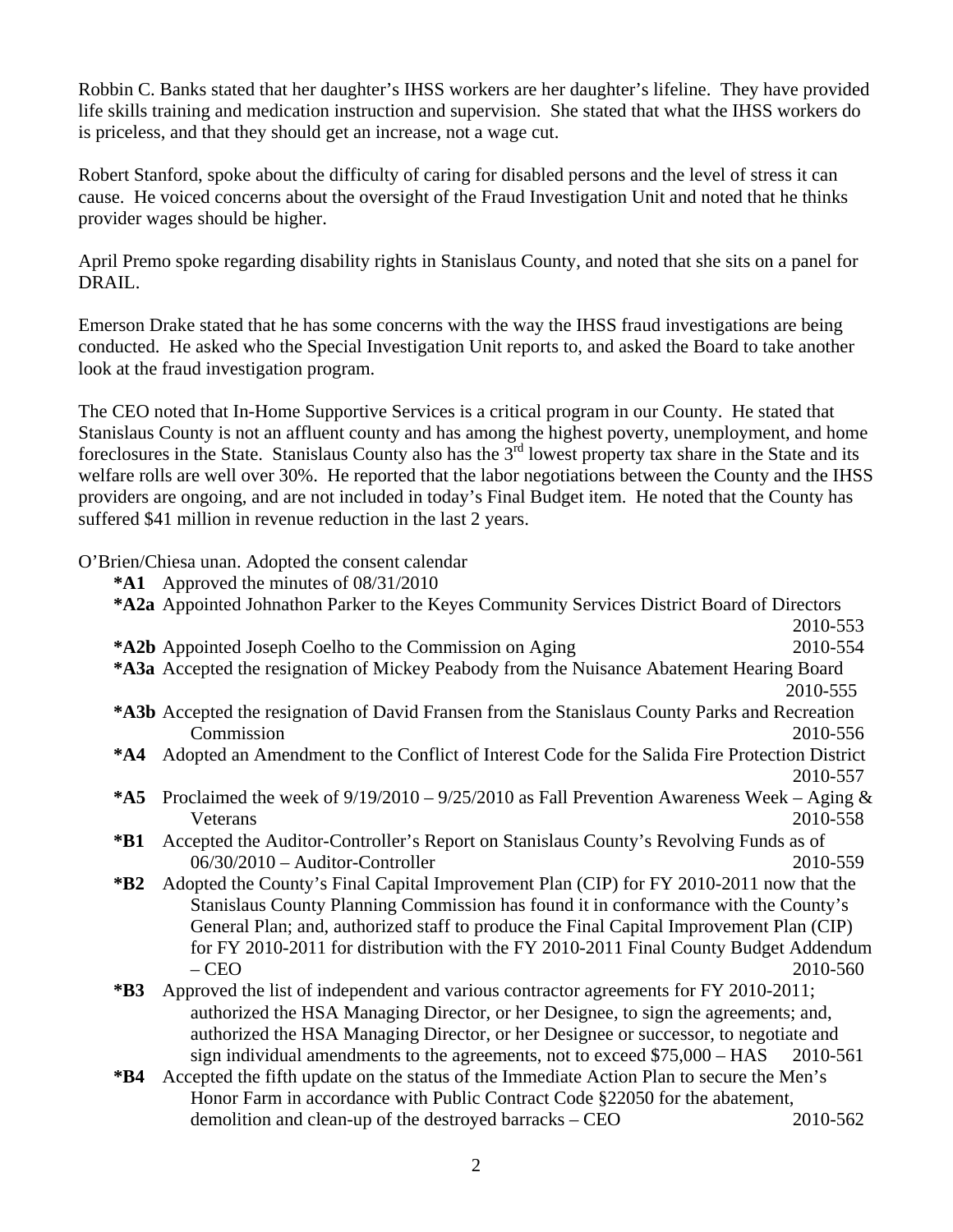- **\*B5** Authorized HSA to submit an application to the California Department of Public Health for funding allocation of \$852,701 under the FY 2010-11 Federal Centers for Disease Control and Prevention (CDC) Public Health Emergency Preparedness Program, State General Fund Pandemic Influenza Planning Program, and Department of Health and Human Services (DHHS) Assistant Secretary for Prevention and Response, Hospital Preparedness Program Funding Agreement; authorized the HSA Managing Director, or her Designee, to sign the agreement, and any amendments, and accept the funds when awarded; and, authorized the Chairman to sign the non-Supplantation Certification Form to the agreement – HAS 2010-563
- **\*B6** Approved the award of a contract to Calwater Drilling Company of Turlock, CA, for the relocation of Woodward Reservoir Water Well #2 in the amount of \$102,884; authorized the Director of Parks and Recreation to enter into a contract with Calwater Drilling Company in the amount of \$102,884; authorized the Director of Parks and Recreation to negotiate and execute change orders pursuant to Public Contract Code §20142; and, upon completion of the project, authorized the Director of Parks and Recreation to accept the completed improvements and perform all necessary closeout activities – Parks and Recreation 2010-564
- **\*B7** Authorized the Director of Parks and Recreation, or her Designee, to sign the project agreements and accept grant funds in the amount of \$414,000 for ground operations at the Off-Highway Vehicle Areas of Frank Raines Regional Parks and La Grange Regional Park from the State of California Resources Agency for Fiscal Year 2010-2011 for Operations and Maintenance at Frank Raines and La Grange Regional Parks; directed the Auditor-Controller to increase appropriations and estimated revenue as detailed in the budget journals; authorized the Director of Parks and Recreation to accept funding from the public and private organizations and individuals desiring to contribute to the Parks Off-Highway Vehicle Fund; and, authorized the Director of the Department of Parks and Recreation, or her Designee, to place revenue collected from the Off-Highway Vehicle parks in the Off-Highway Vehicle fund to meet match requirements of the grant – Parks and Recreation 2010-565
- **\*B8** Authorized the Director of Parks and Recreation to amend the agreement with Modesto Radio Control Club to use and maintain the Radio Control Glider/Electric Airplane Field Area at Modesto Reservoir Regional Park commencing on 10/01/2010, and terminating on 09/30/2015; and, authorized the Director of Parks and Recreation to sign the amendment – Parks and Recreation 2010-566
- **\*B9a** Approved the request from the Greater Yosemite Council, Boy Scout Troop No. 2, to have exclusive use of Kiwanis Camp beginning at 10:00 a.m. on Friday, 09/17/2010 and ending no later than 5:00 p.m. on Sunday, 09/19/2010, for their overnight camping activities; directed the Greater Yosemite Council, Boy Scout Troop No. 2, to adhere to the requirements set forth by the Department of Parks and Recreation; and, approved the waiver of fees for exclusive use and reservation of Kiwanis Camp – Parks and Recreation 2010-567
- **\*B9b** Approved the request from Nor-Cal Motorcycle Club, Inc., to have exclusive use of Frank Raines Regional Park including Deer Creek Campgrounds, Off-Highway Vehicle Area, Deer Creek Day Use, and Recreation Hall beginning noon on Friday, 10/22/2010, and ending no later than 6:00 a.m., Monday, 10/25/2010; approved twenty hours of overtime each for a Parks Maintenance Worker III and a Park Aide for this exclusive use; approved the Department of Parks and Recreation to accept the donation of 600 straw hay bales in

the amount of \$8.00 per bale for a total value of \$4,800; and, directed the Nor-Cal Motorcycle Club, Inc., to adhere to the requirements set forth by the Department of Parks and Recreation – Parks and Recreation 2010-568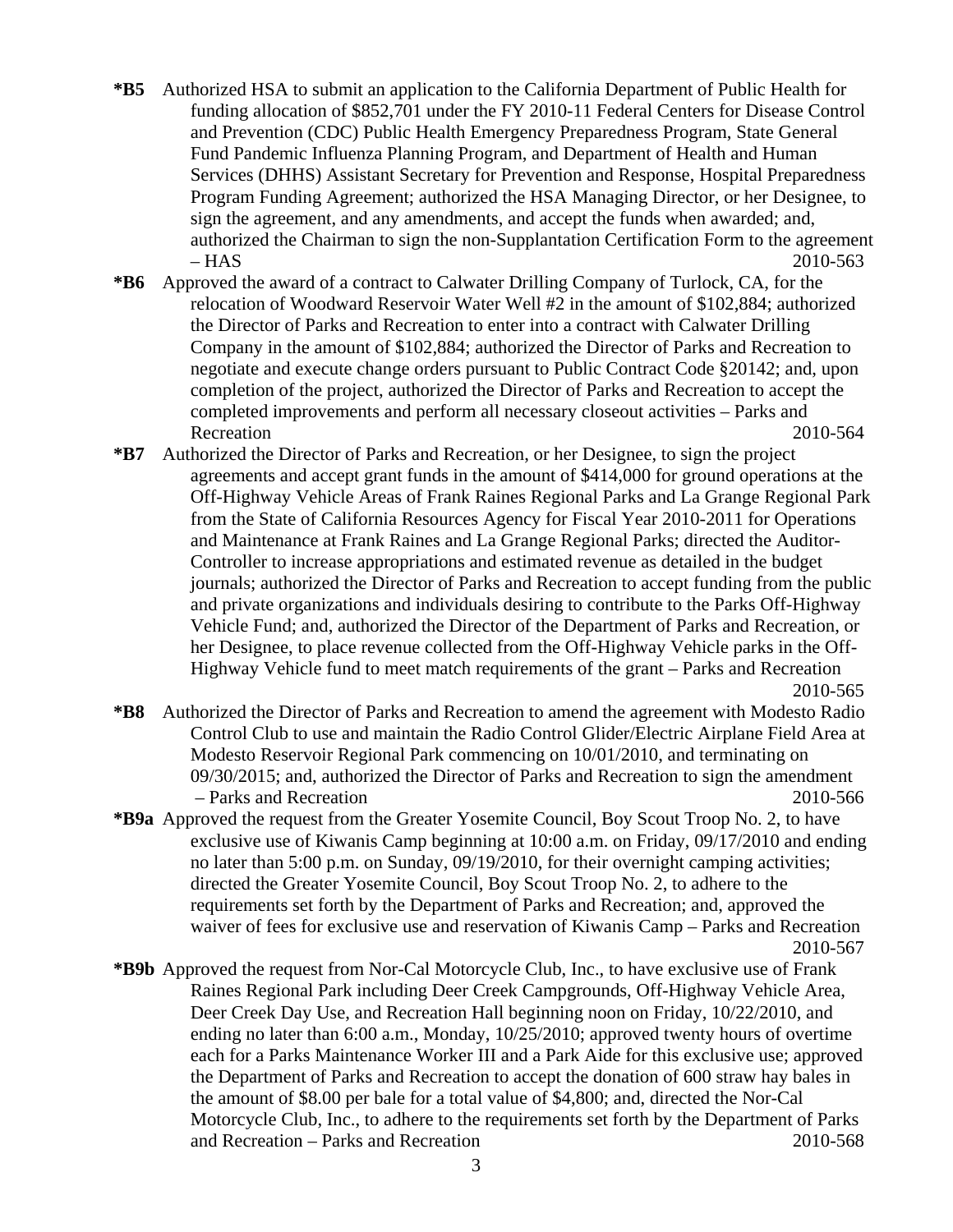- **\*B9c** Approved the request from On Your Mark Events Management to have exclusive use of Woodward Reservoir Regional Park for areas designated as Racing Routes, Bay View Boat Ramp, and Group Picnic areas on 09/25/2010, for the Third Annual Central Valley Triathlon – Parks and Recreation 2010-569
- **\*B10** Accepted the responses to the 2009-2010 Stanislaus County Civil Grand Jury Final Report; authorized the Chairman to forward the response to the Presiding Judge of the Superior County by 09/23/2010; and, directed the CEO to ensure that the recommended actions approved by the Board of Supervisors be followed and completed by the subject County Departments and report back to the Board as appropriate – CEO

M-39-L-9 2010-570

DeMartini/Monteith unan. **Authorization for an Item Too Late for the Agenda** – Pursuant to Government Code §54952.2(b)(2), finds that: (a) there is a need to take immediate action to make an appointment to fill a vacancy on the South Modesto MAC before the next regular meeting of the Board of Supervisors, and (b) the need to make the appointment arose after the agenda was posted for the Board's 9/14/2010 meeting when a candidate filed an application to fill the vacancy; and, approved the need for Board action on a matter too late for the agenda regarding approval of the appointment of Hortencia Franco to the South Modesto MAC 2010-573

DeMartini/Monteith unan. **Item Too Late for the Agenda** – Appointed Hortencia Franco to the South Modesto MAC until the next district election 2010-574

## **Recessed to sit as the Stanislaus County Redevelopment Agency at 10:01 a.m.**

O'Brien/Chiesa unan. **9:00 a.m.** Adopted the consent calendar

**9:00 a.m. \*III-A** Approved the minutes of 12/15/2009

**9:00 a.m. \*VI-A** Set a public hearing on 10/19/2010, at 6:35 p.m., to consider the adoption of the 2010-2014 Implementation Plan for the Stanislaus County Redevelopment Agency Project Area No. 1 2010-571

## **Reconvened to sit as the Stanislaus County Board of Supervisors at 10:02 a.m.**

Chiesa/Monteith unan. **9:05 a.m.** Accepted the Recommended Final Budget for FY 2010-2011 from the CEO; conducted the scheduled public hearing to receive public comment and input on the proposed spending plan; adopted the Recommended Final Budget for FY 2010-2011; authorized the CEO and the Auditor-Controller to make the necessary technical adjustments to implement the adopted Final Budget; directed the CEO and the Auditor-Controller to prepare the Adopted Final Budget document in accordance with State law and submit it to the State Controller prior to 12/01/2010; amended the Salary and Position Allocation Resolution to reflect the recommended changes in the Recommended Final Budget Addendum, (as outlined in the Staffing Impacts section of the agenda item and detailed in Attachment "A") to be effective with the start of the first pay period beginning after 09/25/2010; approved the reduction-in-force of one filled full-time position in the GSA effective 10/12/2010, and one filled fulltime position in the Public Works Department effective 11/06/2010; approved contracts and/or agreements listed on Attachment "B" in cumulative amounts of \$100,000 or greater as of 07/01/2003; approved increasing the Teeter Plan Assigned (alternate method of tax apportionment) fund balance by \$6,710,876 to mitigate the impact of future increases to the Teeter Receivable; approved decreasing two assignments: the Debt Service assignment by \$829,459 and re-assign to Contingencies, leaving an adequate remaining balance to cover the current debt service obligation; and the Assigned Carryover Appropriations for funds 100, 105, and 107 by \$797,907, which represents the changes in the carryover requests from the prior fiscal year; approved establishing two new assignments: \$4,879,112 to 75% Carryover Appropriations in fund 100 to carry forward from FY 2009-2010 to 2010-2011 75% of any